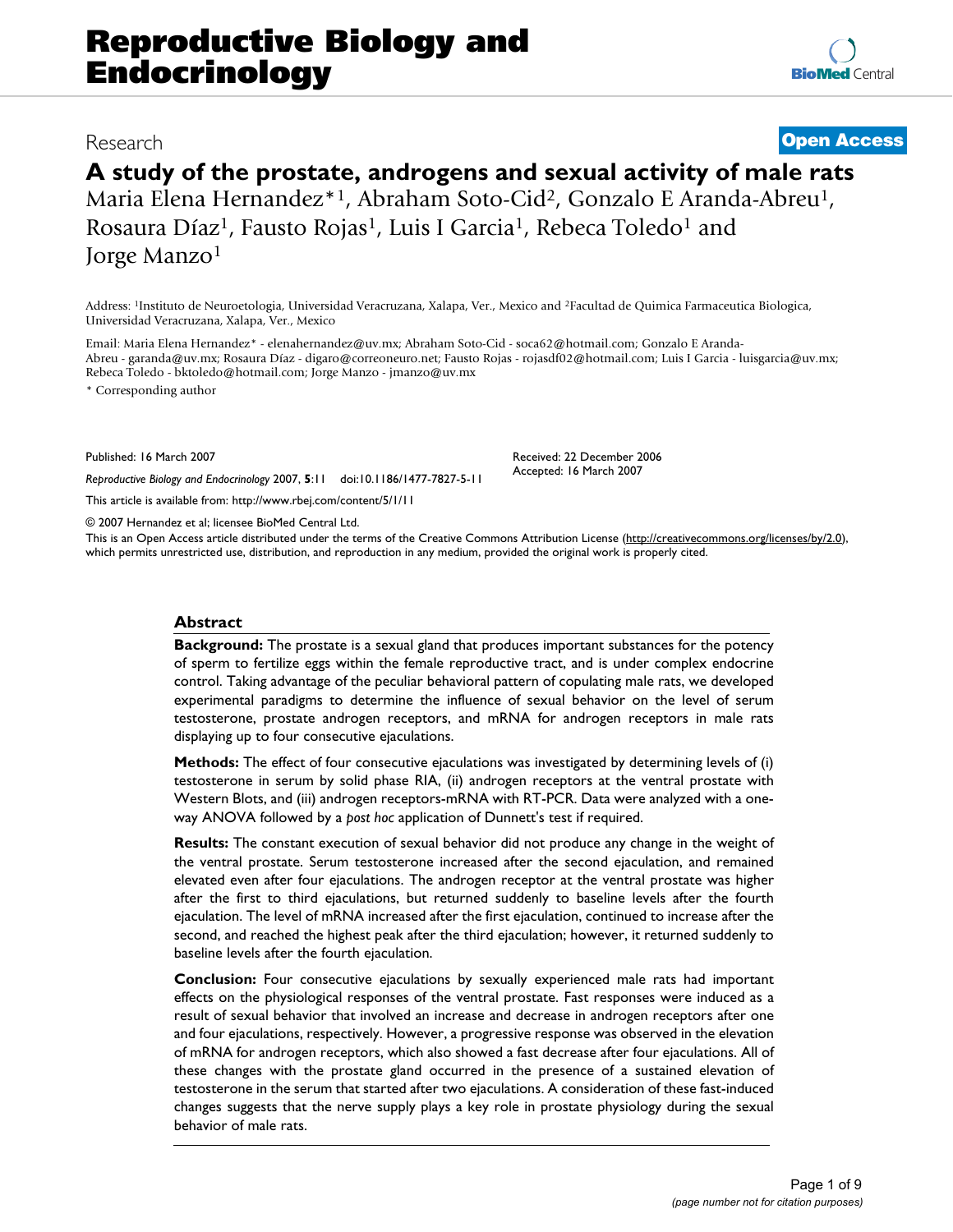### **Background**

The prostate is a sexual gland that produces important substances for the potency of sperm to fertilize eggs within the female reproductive tract. In order to accomplish this task, the prostate gland is finely regulated by neural and hormonal mechanisms, and possesses a complex histological organization. It is located at the proximal region of the urethra, the prostatic urethra, as a well-defined globular gland showing two clearly distinctive regions, the dorsolateral prostate and the bilobulated ventral prostate. Histological examination of the gland reveals that the two regions are organized into several alveoli surrounded by a stroma area. Each alveolus is arranged with a secretory epithelium involved in the synthesis of prostatic secretions.

The function of the prostate is under complex endocrine control. We showed previously that mating-induced release of prolactin (PRL) was important for the proper function of the epithelial cells, with a precise mechanism controlling its release since constant elevated levels of PRL caused detrimental effects on both the gland and male sexual behavior [1]. On the other hand, steroids have long been considered an essential part of prostate endocrinology, with androgens regarded as the etiology of prostate cancer following the early work of Charles B. Huggins. Androgen deprivation is therefore one of the most common therapies used today [2]. However, it is known that androgens play a key role in the adult male for the maintenance of several vital functions of the body, including those necessary for sexual behavior and reproduction [3- 7]. Androgens have a strong impact on the prostate in adult subjects in terms of the maintenance of its morphology and secretory activity [8-10], with the ventral prostate being the main area that responds to androgen stimulation [11-13]. Additionally, androgens have a dual role in stimulating proliferation and inhibiting death of epithelial cells [14], which suggests the existence of a mechanism to avoid the pathological growth of the gland. Prostate responses to androgens are mediated by the wide distribution of androgen receptors (AR) in epithelial cells, smooth muscle, and stroma cells [15,16]. It has been shown that the complex androgen-AR is translocated to the nucleus to regulate gene transcription [17], and that androgens produce an increase in both the level and halflife of AR [18]. However, the modulation of androgen and AR levels in the prostate of healthy subjects with a constant sexual life remains unknown.

The sexual behavior of male rats follows a well-known stereotyped pattern. Males display several mounts and intromissions before ejaculation, and all of these events occur recurrently in such a way that a male can achieve several ejaculatory events in a single sexual encounter. Taking advantage of this behavioral pattern, we developed experimental paradigms to determine the influence of sexual behavior on the level of serum testosterone, prostate androgen receptors, and mRNA for androgen receptors in male rats displaying up to four consecutive ejaculations.

### **Methods**

### *Subjects and housing*

Sexually experienced Wistar male rats (250–300 g/bw) were used in this investigation. Males were kept in a room with an inverted light-dark cycle (12-12 hr, lights off at 0800 hrs). Every rat was manipulated daily to promote habituation to experimental contact and the environment in order to minimize stress. Ovariectomized females were used and their sexual receptivity was induced with steroids dissolved in sesame oil. Accordingly, subcutaneous injections of estradiol benzoate (10 µg; Sigma-Aldrich Quimica, Mexico) and then progesterone (2 mg; Sigma-Aldrich Quimica, Mexico) were administered 48 and 4 hrs before tests, respectively. Rats were housed in plastic cages  $(50 \times 30 \times 20$  cm) containing wood chip bedding, and were placed in rooms were under a controlled temperature (22  $\pm$  2°C), with food (Harlan Mexico rodent chow) and water available *ad libitum*. Every surgical intervention and manipulation of rats was guided by the Society for Neuroscience Policy on the Use of Animals in Neuroscience Research.

### *Experimental design and determination of testosterone serum level*

The experimental paradigm of this study was used to determine the effect of consecutive ejaculations (up to 4) on the level of serum testosterone and the expression of androgen receptors at the ventral prostate. Males were prepared for blood collection two days before the beginning of tests, and females were treated appropriately to induce a state of sexual receptivity. Blood collection was obtained from the jugular vein as described previously [1]. Experiments were carried out under red light between 12:00 and 16:00 hrs as follows: A male rat was taken from its cage, placed in a Plexiglas arena (60 cm diameter × 60 cm high), and five minutes later a receptive female was introduced. Parameters detailing the sexual behavior of the male were recorded immediately [19]; only the Hit Rate parameter is shown in the results. It represents a proportion obtained after the computation of the number of intromissions divided by the sum of the number of intromissions and the number of mounts [20], and is a good indicator of the appropriate execution of a male's sexual behavior.

The number of consecutive ejaculations marked the assigned group of the animal. Males from group  $E1$  (n = 8) were allowed to ejaculate once, and then a post-ejaculatory blood sample was obtained. Group E2 males (n = 8) were allowed to ejaculate twice, group E3 males (n = 8) were allowed three ejaculations, and group E4 males ( $n =$ 8) were allowed four ejaculations, with post-ejaculatory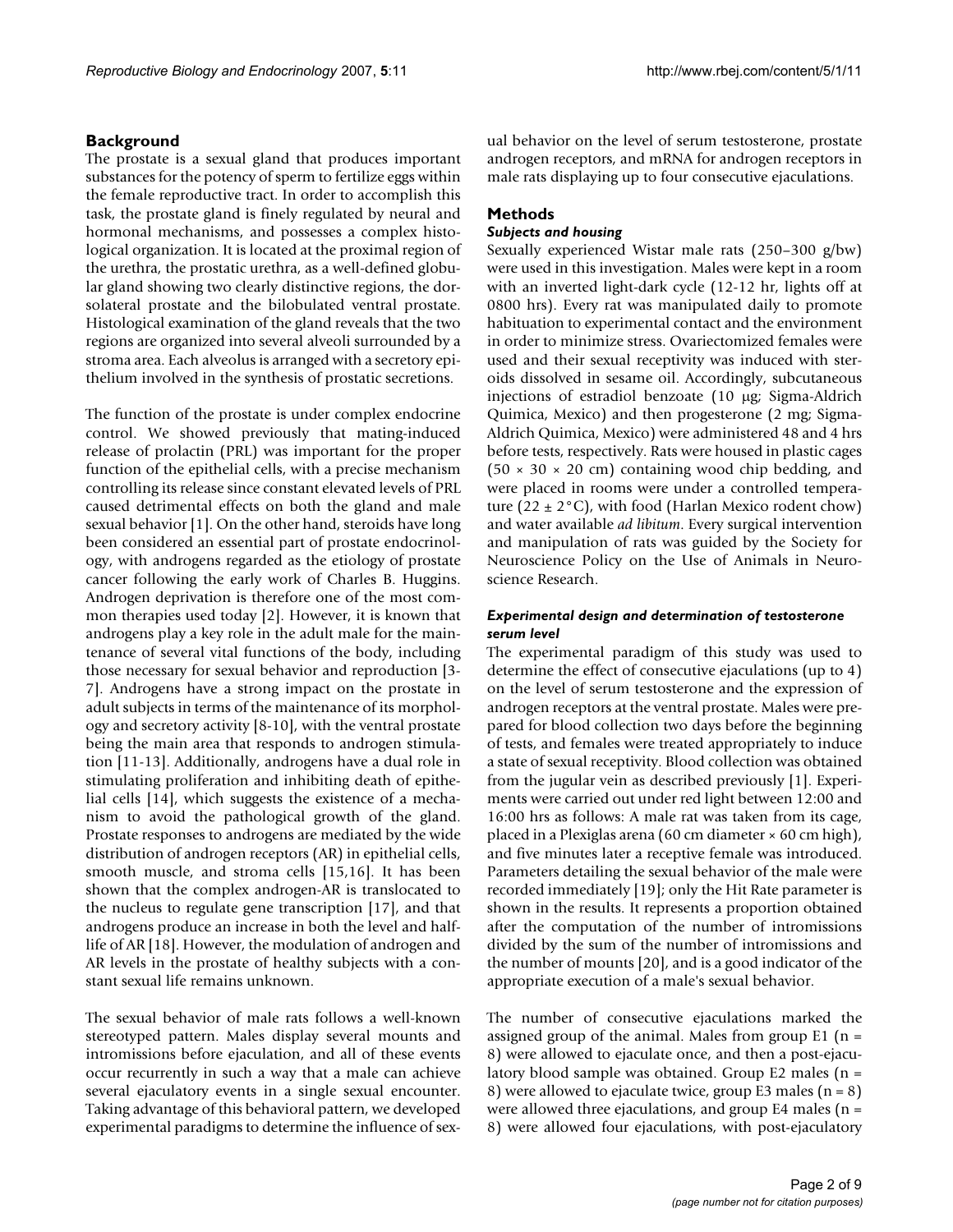blood samples being obtained after the final ejaculatory event of each male. Each blood sample was allowed to coagulate for 20 min, centrifuged for 10 min (at 3,500 rpm), and the serum was collected and centrifuged again. The resulting serum was divided in 400-µl aliquots that were stored at -70°C until assayed for testosterone by solid phase RIA with  $I^{125}$  [21] (sensitivity = 0.04 ng/ml; intra- and inter-assay coefficients of variations were 8.4 and 15.2, respectively). Additionally, the ventral prostate of each male was removed, weighed and frozen immediately in liquid nitrogen until analyzed.

### *Determination of AR at the ventral prostate*

Tissue from the ventral prostate (150 mg) was homogenized with 400 µl of Buffer "A" (HEPES 1 M pH 7.9, KCl 1 M, EDTA 0.5 M pH 8, PMSF 100 mM pH 8, and Protease Inhibitor Cocktail), and incubated for 20 min at 4°C. 25 µl of 10% NP-40 was then added during constant movement. The mixture was centrifuged (1 min at 10,000 rpm, 4°C) and the liquid phase (cytoplasmic) separated. The precipitated nuclear extract was re-suspended with 100 µl of Buffer "C" (HEPES 1 M pH 7.9, NaCl 4 M, EDTA 0.5 M pH 8, EGTA 10 mM pH 8, DTT 100 mM, PMSF 100 mM pH 8, and Protease Inhibitor Cocktail), and vortexed for 30 min at 4°C. 30-µl aliquots were separated and stored at -70°C until used. Chemicals were obtained from Sigma-Aldrich Quimica, Mexico.

The level of total protein was measured using the Bradford method [22]. Briefly, a standard curve was obtained with solutions containing 1, 2, 4, 8 and 12  $\mu$ g/ $\mu$ l BSA, to which was added 180 µl of the Bradford solution (BioRad, Mexico). After a resting period of 5 min, the absorbance was read at a wavelength of 595 nm with a microplate spectrophotometer (BioRad 550). The samples were prepared with 20 µl of the nuclear extract diluted 1:20 with the Bradford solution. Linear regression analysis was performed with Prism 4 software (GraphPad Software Inc., San Diego, CA), and produced a correlation index  $\geq 0.95$ .

The level of AR was measured using the Western Blot procedure [21]. Samples of 100 µl were prepared with 2% 2 β mercaptoethanol heated in a bain-marie for 5 min at 60°C. AR was separated using 10% polyacrilamide gel electrophoresis in the presence of SDS (SDS-PAGE; Mini-Protean III, BioRad) at 100 V. The protein blot on the nitrocellulose membrane was performed for 2 hrs at 4°C with a current of 150 mA, and then it was blocked with TBS-Tween 0.1% and milk 5% for 1 hr at room temperature. The membrane was then washed for 10 min/3 times with the Tween-milk solution (now milk at 2.5%). The first antibody was added and left overnight at 4°C and at a dilution of 1:250. The membrane was washed for 10 min/5 times with the Tween-2.5% milk solution at room temperature. The second antibody-alkaline phosphatase

was added for 1 hr at a dilution of 1:1000 at room temperature. The membrane was then washed for 10 min/5 times with the Tween-2.5% milk solution at 4°C. Finally, the membrane was treated with a Bio-Rad kit. The resulting bands were analyzed in a Kodak image station 440-CF using Kodak 1D 3.6 software. An antibody against β-actin was used as a control. Antibodies were obtained from Santa Cruz Biotechnology, Inc. Santa Cruz, CA.

### *Determination of mRNA for AR at the ventral prostate*

This experiment was performed using the semi-quantitative reverse transcription polymerase chain reaction procedure (RT-PCR) [23]. Tissue from the ventral prostate (100 mg) was homogenized in a Politron in 1 ml of Trizol, incubated for 5 min at room temperature, subjected to the addition of 200 µl of chloroform under continuous shaking, and incubated again for 3 min. The mixture was centrifuged (15 min at 8000 rpm, 8°C) and the liquid phase separated. Total RNA (RNAt) was precipitated with isopropilic alcohol (1:1 proportion), homogenized, incubated (10 min at room temperature), and centrifuged (10 min at 12000 rpm, 8°C). The resulting pellet was washed with 75% ethanol, and centrifuged (5 min at 7500 rpm, 8°C). The pellet was then dissolved with 50 µl of sterile water. 1  $\mu$ l of this solution was added to 999  $\mu$ l of sterile water (1:1000 dilution) to quantify RNAt. The absorbance was read at wavelengths of 260 and 280 nm with a spectrophotometer (Genova MK3).

Total cDNA (cDNAt) was obtained by thermocycling (3 min at 70 $^{\circ}$ C) a mixture of 3 µl of RNAt, 1 µl of Oligo (dt), 1  $\mu$ l of DNTP's, and 6  $\mu$ l of sterile water. 9  $\mu$ l of a cocktail containing 5 µl of Buffer 5x (50 mM Tris-HCl pH 8.3, and 40 mM KCl), 2 µl of DTT, 1 µl of RNAse inhibitor, and 1 µl of MMLV was then added. The mixture was incubated for 60 min at 37°C and then for 3 min at 94°C.

Amplification of cDNAt was accomplished with 2 µl of sense 5'-3' oligonucleotide (gtgtcgtctccggaaatgtt; corresponding to nucleotide 2781), 2 µl of antisense 3'-5' oligonucleotide (ggaatcaggctggttgttgt; corresponding to nucleotide 3030), 10 µl of cDNA, and 36 µl of a cocktail containing 1  $\mu$ l of dNTP'S, 5  $\mu$ l of Buffer 10X without MgCl<sub>2</sub>, and 1.5 µl of Mg<sup>++</sup> as MgCl<sub>2</sub> (50 mM), 0.5 µl of Taq polymerase, and 28 µl of sterile water. The amplification was performed using the following steps: 1 cycle of denaturation (5 min at 94°C), 30 annealing cycles (1 min at 94°C), then 1 cycle at 60°C (1 min) and 1 at 72°C (2 min), and 1 elongation cycle (10 min at 72°C, then at 4°C). The resulting fragment consisted of 250 base pairs. The internal control consisted of the amplification of 228 base pairs, between nucleotides 471 and 698 of the gene for rat β-actin. The sequence used was sense 5'-3' (agcctagtacgtagcctacc; nucleotide 471) and antisense 3'-5' (ctctcagctgtggtggtgaa; nucleotide 698). Products were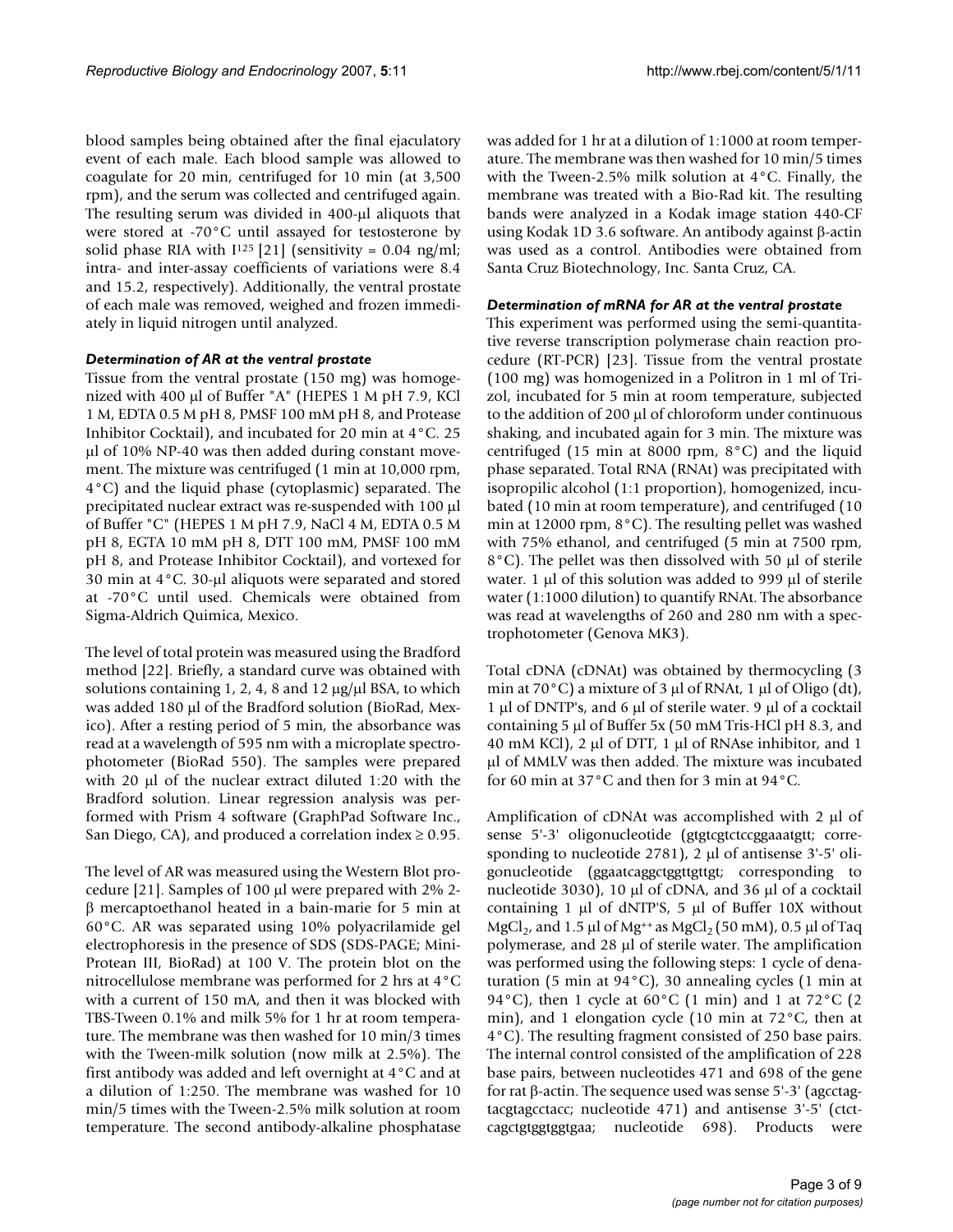separated through a 1% agarose gel with 3 µl of Etide Bromure (10 mg/ml solution) for 30 min at room temperature and at 100 V. The resulting bands were analyzed in a Kodak image station 440-CF using Kodak 1D 3.6 software. Chemicals were obtained from Invitrogen, Mexico.

#### *Statistics*

Although we were dealing with consecutive ejaculations, the data was derived from independent groups and our experimental design therefore precluded the use of repeated-measures paradigms. Hence, data were analyzed with a one-way ANOVA followed by a *post hoc* application of Dunnett's test when the F value showed a significant difference at p < 0.05. Statistical analyses were performed using the GB-STAT software package (Dynamic Microsystems, Inc., Silver Springs, MD), and significant differences were inferred when  $p < 0.05$ .

#### **Results**

#### *Sexual behavior and prostate weight*

Analysis of copulatory parameters showed that every male displayed standard ejaculatory patterns, as reported elsewhere [19], with 5–8 minutes of postejaculation refractory time. There were no significant differences for parameters between groups (Fig. 1 shows hit rate values). Furthermore, the constant execution of sexual behavior did not produce any change in the weight of the ventral prostate (Fig. 2).

#### *Serum levels of testosterone*

Testosterone was detected in every plasma sample analyzed; it increased after two ejaculations and exhibited elevated levels even after four ejaculations  $(\sim 10 \text{ ng/ml})$ . Statistical analysis showed that overall testosterone levels were different, and *post hoc* results revealed significant increases after two, three and four ejaculations in comparison to the precopulatory value ( $p < 0.01$ ). The lowest concentration of the hormone  $(\sim 3.5 \text{ ng/ml})$  before sexual behavior represented the baseline level of testosterone, and was not modified by a single ejaculation (Fig. 3).

#### *Determination of AR at the ventral prostate*

The protein for AR was also detected in every sample analyzed. The concentration of AR was significantly higher in samples taken after one, two and three ejaculations in comparison to the precopulatory value (~800% increase; p < 0.01). However, the concentration of AR after four ejaculations was equal to that of baseline levels (Fig. 4).

#### *Determination of mRNA for AR at the ventral prostate*

Levels of mRNA at the ventral prostate were determined for every sample, and increased significantly after one ejaculation ( $\sim$ 100% increase; p < 0.05). Levels were highly significant after two and three ejaculations ( $p < 0.01$ ), and kept increasing in these ejaculations ( $\sim$ 200% and  $\sim$ 300%



#### **Figure 1**

**The hit rate parameter**. The quantification of sexual behavior in male rats includes the recording of several parameters. Two of the most important are the frequency of mounts (FM) and frequency of intromissions (FI). The computation of FI/(FM+FI) results in a value representing the hit rate, which reflects the potency of males with respect to the execution of sexual behavior. Figure shows this parameter as measured for experimental males, and indicates that the execution of sexual behavior was stable across consecutive ejaculations and in the range acceptable for sexually experienced males.

increase, respectively). However, the concentration of mRNA was equal to that of baseline levels after four ejaculations (Fig. 5).

#### **Discussion**

The continuous execution of sexual behavior by experienced male rats did not affect the weight of the ventral prostate, but had important effects on the physiological responses of the gland. The faster copulation-induced response involved a significant increase in androgen receptors, observed after one ejaculation even before the higher expression of mRNA for androgen receptors or the serum elevation of the hormone. Thus, although the regulation of androgen receptors by its ligand has been reported by several authors [18,24], here we observed an increase of the receptor that precedes the increased serum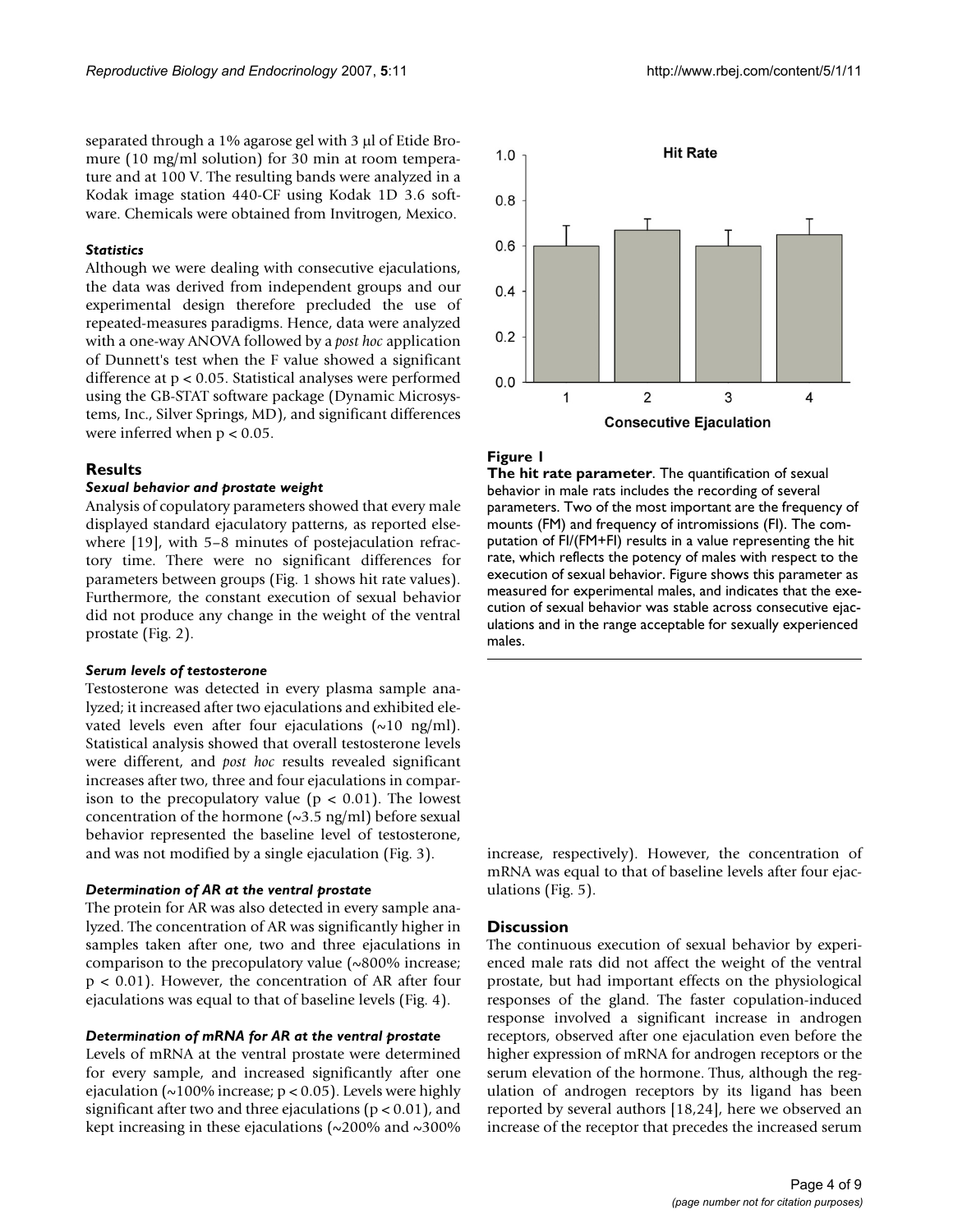

**Weight of the ventral prostate in sexually active male rats**. The graph shows that the weight of the ventral prostate was not affected by consecutive ejaculations, indicating that sexual experience and constant copulation did not impact its size.

levels of testosterone. This finding suggests another fastactivated mechanism for the rapid increase in the levels of androgen receptors at the ventral prostate, which could rely on the nerves supplying this region. Attached to the prostate is the major pelvic ganglion that receives two autonomic inputs from the spinal cord, the pelvic and hypogastric nerves, and gives off several branches that regulate the physiology of micturition and reproduction at the inferior genitourinary tract, representing preganglionic nerves activated during copulation [5,25]. These nerves are considered key components for the physiology of sexual glands, and the prostate responds to their autonomic neurotransmitters in order to accomplish its functions [26]. In spinal-cord injured males, an altered expression of androgen receptors and its mRNA has been reported in the prostate due to the lack of appropriate neural control [27]. It has also been discovered that some neuroendocrine peptides from nerve terminals control the prostatic response to testosterone [28]. All of these findings support our proposal that the rapid elevation of androgen receptors after one ejaculation seems to be modulated by nerve activity. Nevertheless, this issue still deserves further research.

The elevation of androgen receptors remained high after three ejaculations, but after four ejaculations it returned to baseline levels. This process was reliably quantified in every male of the experimental group. Thus, the constant execution of sexual behavior produced a sharp biphasic response in the concentration of androgen receptors at the ventral prostate, such that a sudden elevation of receptors after one ejaculation was followed by a sudden withdrawal after four ejaculations. The elevation was discussed above as a result of nerve activity, and the withdrawal could also be attributed to nerve control due to the fast removal of receptors. In order to account for the drop in the concentration of androgen receptors, it is important to consider its degradation. As several authors have pointed out, the ubiquitin-proteasome pathway is a complex cascade of enzymatic activity responsible for the proteolysis of proteins in which the androgen receptor is included [29-32]; hence, it is suggested that this is the active process for the copulation-induced degradation of androgen receptors at the ventral prostate. Although it has not been tested for the prostate gland, it is known that denervation of striated muscles activates the proteasome system in a manner that cannot be reversed by testosterone treatment [33], suggesting neural control of the proteasome pathway. Thus, a role of the autonomic nervous system in regulating this function in prostatic cells seems plausible.

The increase in androgen receptors at the ventral prostate is the first elevated response induced by copulation. At the same time, a gradual increase in the androgen receptor mRNA (AR-mRNA) commenced after one ejaculation, further increased after two, and reached a peak after three ejaculations. As in the case of the protein, the AR-mRNA level then experienced a sudden drop after four ejaculations. Thus, AR-mRNA also displayed a biphasic response, with a particular slope during its increase. Given that the nerve supply could also trigger the beginning of the ARmRNA increase [27], the next question concerns the possible mechanism that sustains its continuous elevation. Some authors have shown that androgen stimulation down-regulates AR-mRNA [34], but here we saw that the maximum elevation of serum testosterone after two or three ejaculations did not arrest the continuous increase of AR-mRNA. Hence, we suggest that sexual behavior activates another prostatic process associated with the elevation of AR-mRNA in the presence of androgens. Data from control subjects showed a level of AR-mRNA indicating a basal gene transcription, and several reports have showed that post-transcriptional stabilization of AR-mRNA is a key process for controlling its metabolism [24,34,35]. Thus, it seems that a balance exists between gene transcription and stabilization that allows a basal/control level of AR-mRNA. Our proposal is that the execution of behavior modifies this balance by increasing the stabilization process, which reduces degradation and thereby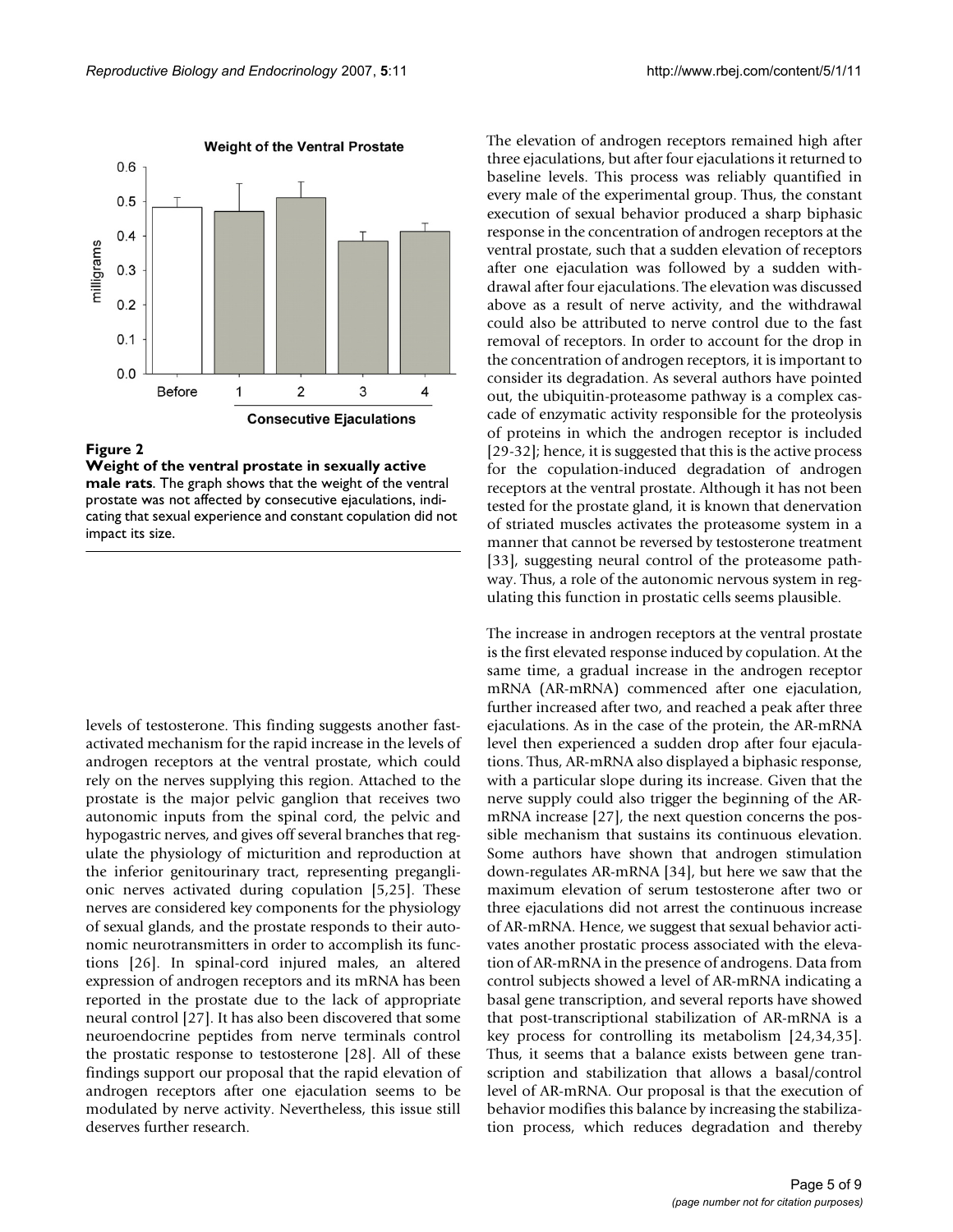

**Testosterone in serum after consecutive ejaculations**. The graph shows the basal level of testosterone in sexually experienced male rats before entering a sexual test (white bar). No effect was observed in this level after one ejaculation. However, the level increased to the highest value after the second and subsequent ejaculations.  $** = p < 0.01$ .

induces a progressive accumulation of AR-mRNA due to the continuous basal gene transcription. Stability results after the binding of some specific proteins to the corresponding elements of mRNA, as represented by the AUrich element binding protein or the Hu family of proteins [36-38]. During the fourth ejaculatory series, a rapid degradation process then occurs perhaps by the rapid removal of the binding proteins, which results in a fast destabilization of AR-mRNA. All of these processes support the hypothesis that the main control of AR-mRNA expression is post-transcriptional, and in this study we saw that it was modulated by behavior.

Serum levels of testosterone during mating were detected after two ejaculations and remained high for the rest of the experimental ejaculatory series. Though the elevation of testosterone in response to sexual stimuli in male rats was reported several years ago [39], in this study we showed an elevation during four consecutive ejaculations. This finding supports a number of reports showing the importance of testosterone in maintaining male reproductive physiology [20]. Here it is suggested that the basal circadian levels of serum testosterone [40] are optimal for triggering the first ejaculation, which in turn activates the system to release a higher concentration of the hormone to maintain the requirements of further ejaculatory events. Thus, a steady elevated level of serum testosterone after two ejaculations seems necessary to maintain the peculiar pattern of sexual behavior of male rats and the function of the prostate gland, among other processes. An important observation is the peak elevation recorded after the second ejaculation, because we reported previously a peak level of serum prolactin after the second ejaculation in male rats [1]. It therefore appears that in the complex pattern of male rat copulation, a second consecutive ejaculation triggers appropriate endocrine responses to ensure the reproductive potency of the couple.

### **Conclusion**

Four consecutive ejaculations by sexually experienced male rats had important effects on the physiological responses of the ventral prostate. Fast responses were induced as a result of sexual behavior that involved an increase and decrease in androgen receptors after one and four ejaculations, respectively. However, a progressive response was observed in the elevation of mRNA for androgen receptors, which also showed a fast decrease after four ejaculations. All of these changes with the prostate gland occurred in the presence of a sustained elevation of testosterone in serum that started after two ejaculations. A consideration of the fast-induced changes suggests that the nerve supply plays a key role in prostate physiology during the sexual behavior of male rats.

### **Competing interests**

The author(s) declare that they have no competing interests.

### **Authors' contributions**

MEH is in charge of this research, whose laboratory specializes in prostate research, and designed the project in collaboration with JM, who has solid experience in projects involving the use of sexual behavior in male rats; both researchers were in charge of organizing this manuscript. ASC was in charge of procedures to determine the serum level of testosterone, while GEAA and RD were in charge of procedures to determine androgen receptors. GEAA and FR were in charge of procedures to determine the androgen receptor mRNA. LIG and RT were responsible for behavioral observations and the management of animals.

### **Acknowledgements**

Supported by the "PIFI 3.3 Cuerpo Academico Neurobiologia de la Conducta y Divulgacion Cientifica", as well as CONACYT scholarships No. 207575 (RD) and 193578 (FR).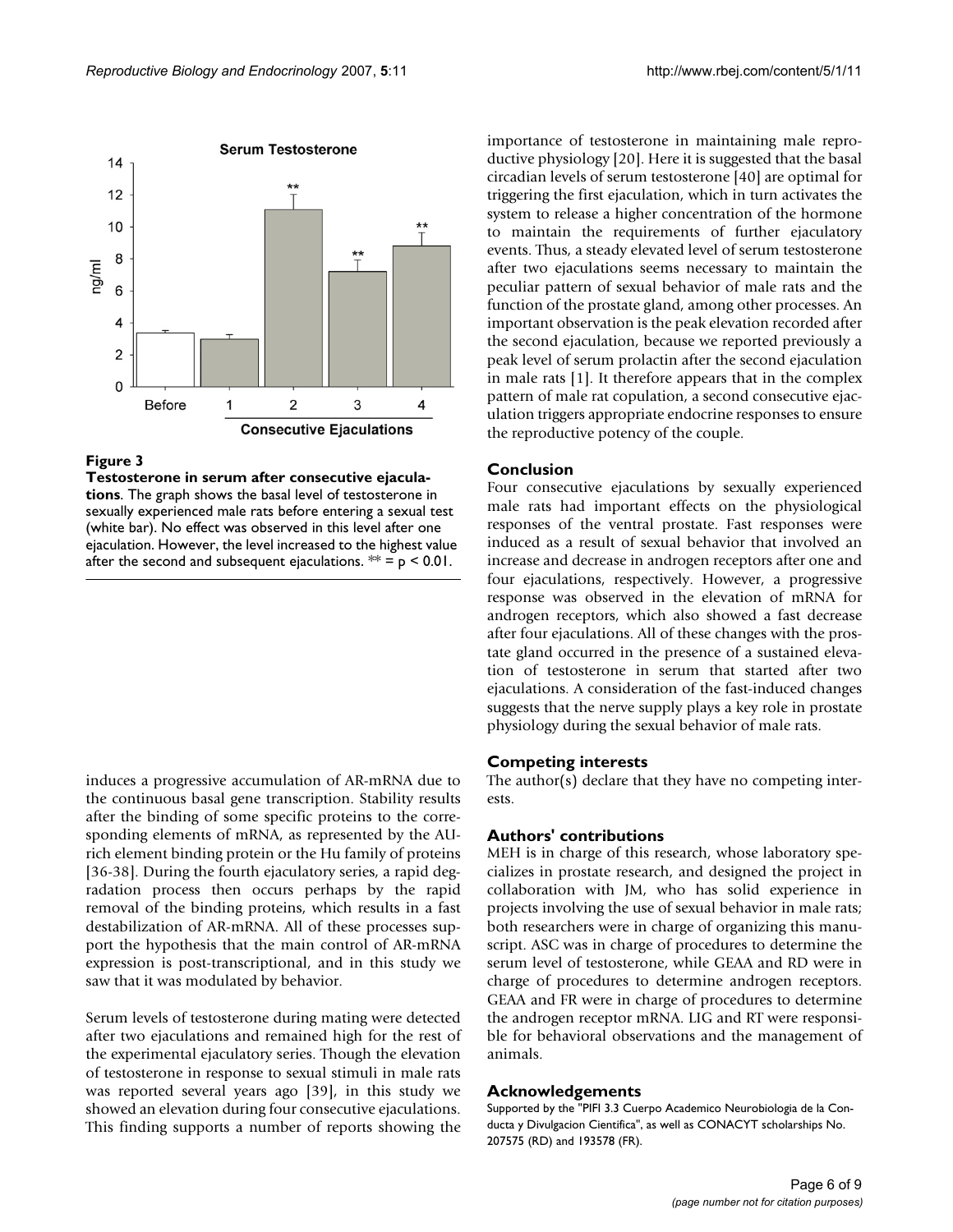

**Androgen receptors at the ventral prostate**. The execution of consecutive ejaculations had a strong impact on the level of androgen receptors at the ventral prostate. The graph shows that the protein for androgen receptors was detected in males that were not copulating (white bar). However, the concentration increased to its highest value after ejaculations one to three, and then returned to baseline levels after four ejaculations. Western blots at the top show bands for β-actin (β-Ac) and the androgen receptor (AR); mw = molecular weight;  $1-4$  = number of ejaculations. \*\* = p < 0.01.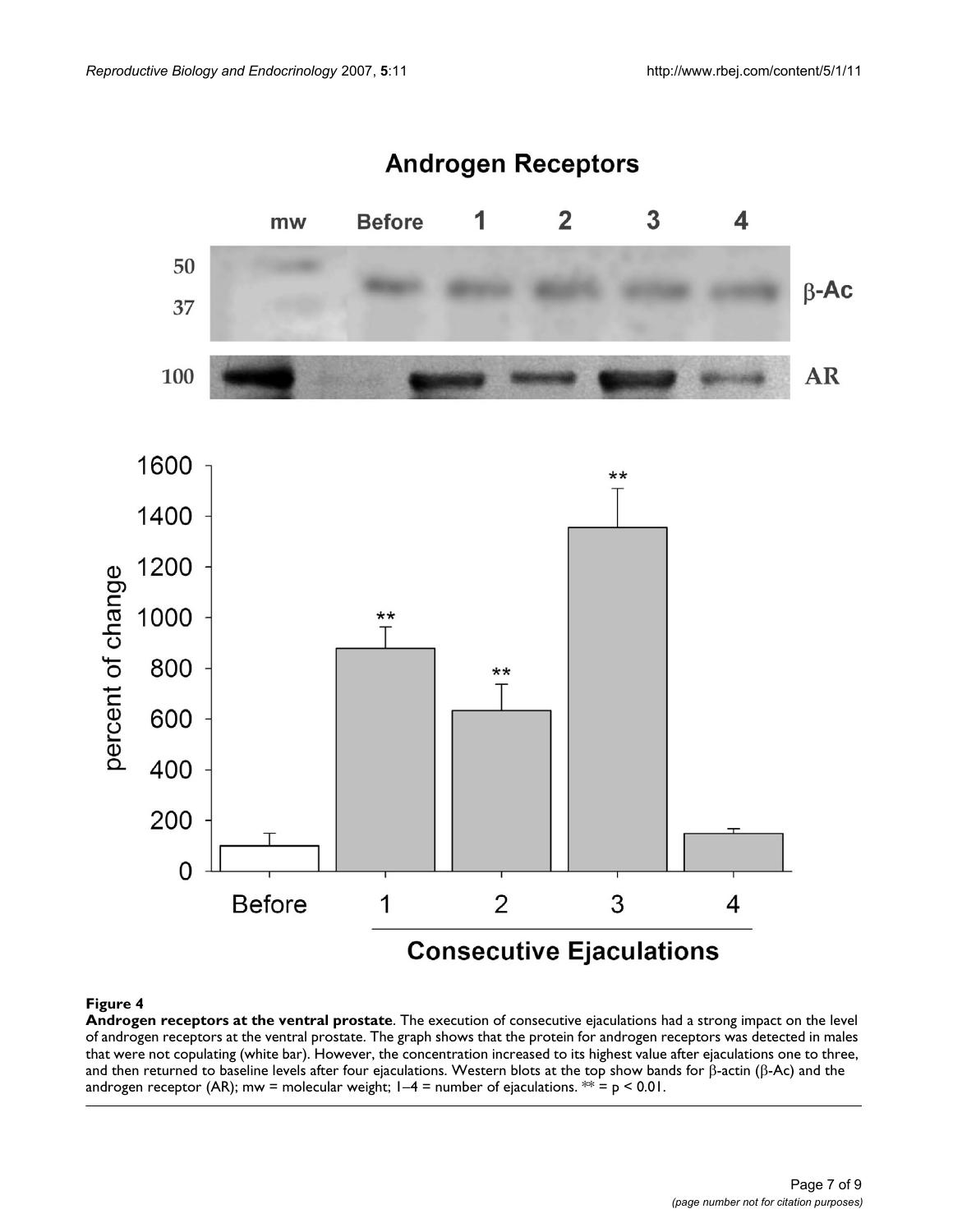

**mRNA for androgen receptors at the ventral prostate**. The level of mRNA for androgen receptors at the ventral prostate was modulated by copulation. The graph shows that mRNA was detected in males before sexual behavior (white bar). The level of mRNA increased constantly during the first three ejaculations, reaching the highest value after the third ejaculation. However, the concentration returned to baseline levels after four ejaculations. RT-PCR gels at the top show bands of mRNA for β-actin (β-Ac mRNA) and the androgen receptor (mRNA AR); bp = base pair; 1–4 = number of ejaculations.  $* = p < 0.05$ ;  $** = p < 0.01$ .